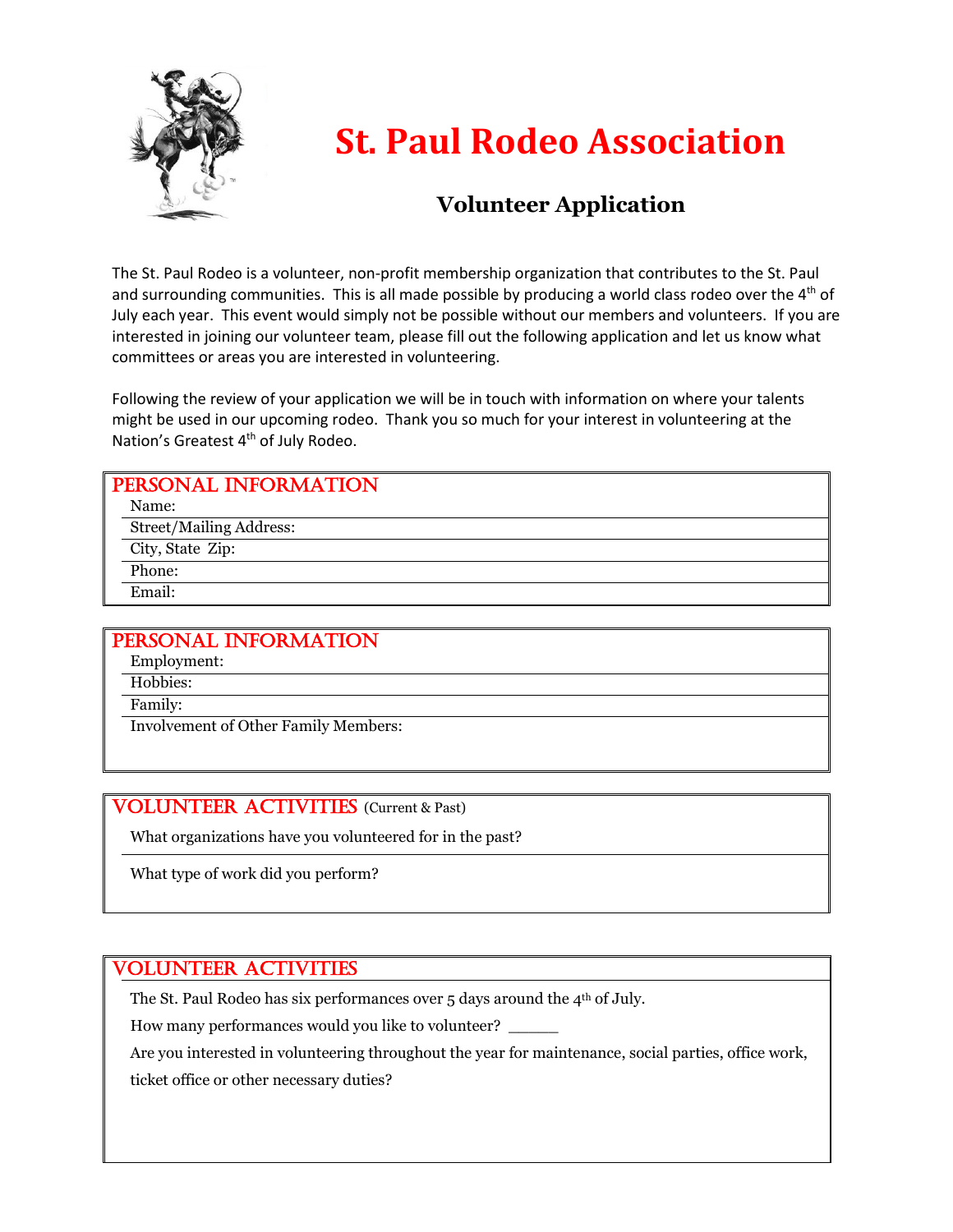#### OTHER INFORMATION

Why Do you Want to become a St. Paul Rodeo Volunteer?

Specific areas of interests:

Skills:

Referral Source:

St. Paul Rodeo volunteer work is generally done through committees, please review the committees on the following page and check the ones you are interested in working on and put an order of preference if you would like to do so.

St. Paul Rodeo reserves the right to terminate volunteer status for conduct unbecoming of the association. All volunteers agree to abide by the by-laws of the St. Paul Rodeo Association and display professionalism while performing their duties. Volunteer also agrees to a background check if activities or committee work require such.

> PLEASE RETURN THIS APPLICATION TO: ST. Paul Rodeo ASSOCIATION, P.O. BOX 175, ST. PAUL, OREGON 97137 Drop off at 4174 Malo Avenue, St. Paul, Oregon 97137 Email to manager@stpaulrodeo.com Questions? 503-633-2011

#### *By signing this application, I agree to follow all policies of the St. Paul Rodeo Association and to all other requirements of being a volunteer.*

Signed:

=====================================================================================

*Membership Development Committee Only*

| Date Reviewed:                     |  |
|------------------------------------|--|
| <b>Board Recommendation:</b>       |  |
| Notification sent to applicant(s): |  |
| MDC Initials:                      |  |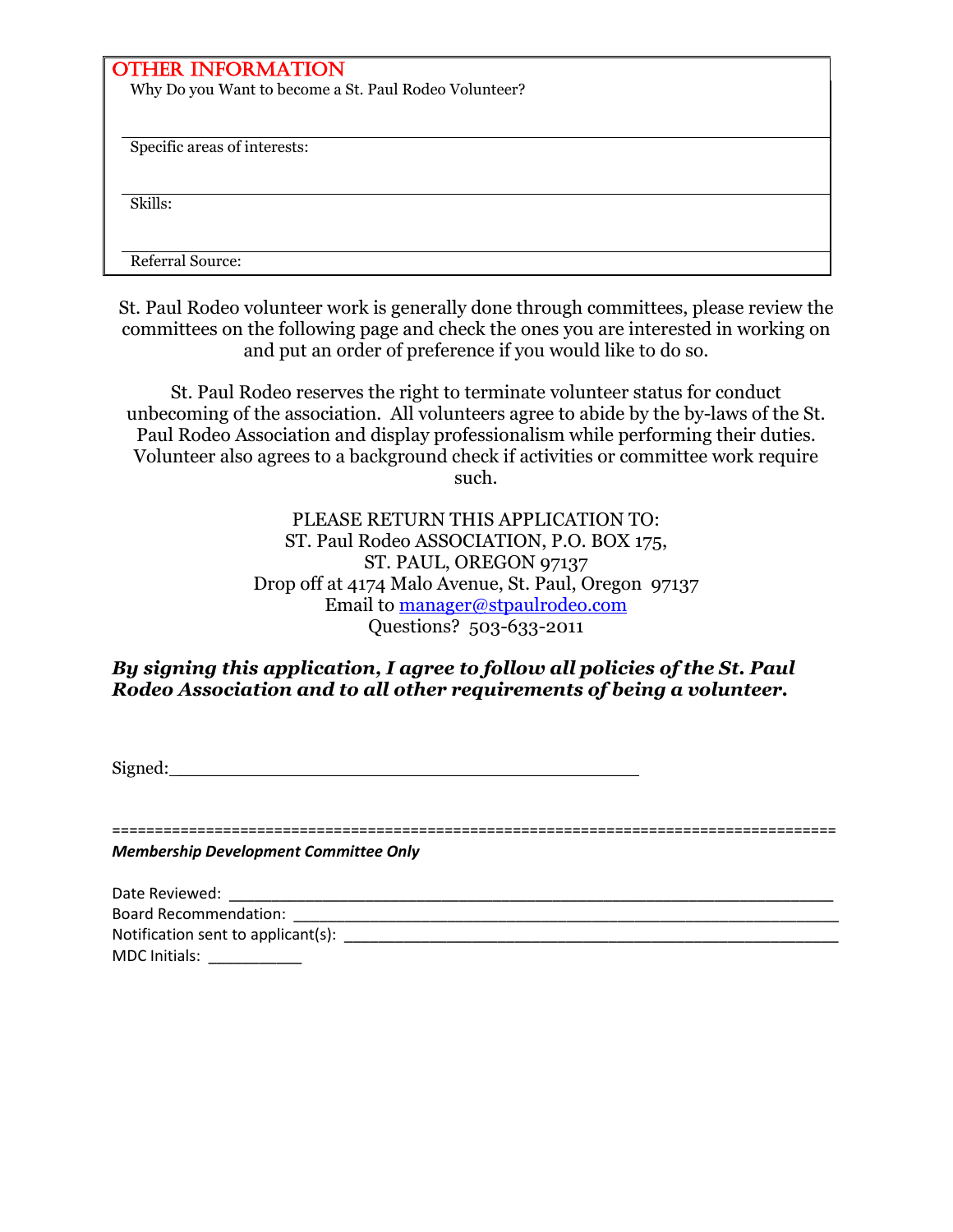

## **St. Paul Rodeo Association Committees**

*Below is a list of all the committees for the St. Paul Rodeo, let us know what your interests are and we will forward your information to the chairs of those committees.* 

| $\Box$ Arena                              | □Information Booth                            |
|-------------------------------------------|-----------------------------------------------|
| $\square$ 4 <sup>th</sup> of July BBQ     | $\Box$ Maintenance                            |
| $\Box$ Beer Stands                        | $\Box$ Outpost                                |
| $\Box$ 21 Club (ID check/drink chip sale) | $\square$ Parade                              |
| $\Box$ Company Corral                     | $\Box$ Parking                                |
| $\Box$ Concessions                        | $\Box$ Police / Security                      |
| $\Box$ Contestant Slack / Hospitality     | □ Queen & Court                               |
| $\square$ Family Day Events               | $\square$ Souvenirs                           |
| $\Box$ Fireworks                          | □Tack Room Saloon                             |
| $\Box$ Gates                              | □Ticket Office                                |
| $\Box$ Gold Spur                          | $\Box$ Trail Ride                             |
| $\Box$ Grounds                            | $\square$ 21 Club (ID Check/drink chip sales) |
| $\Box$ Hall of Fame                       | $\Box$ Ushers                                 |
| $\Box$ Hospitality Tent                   |                                               |